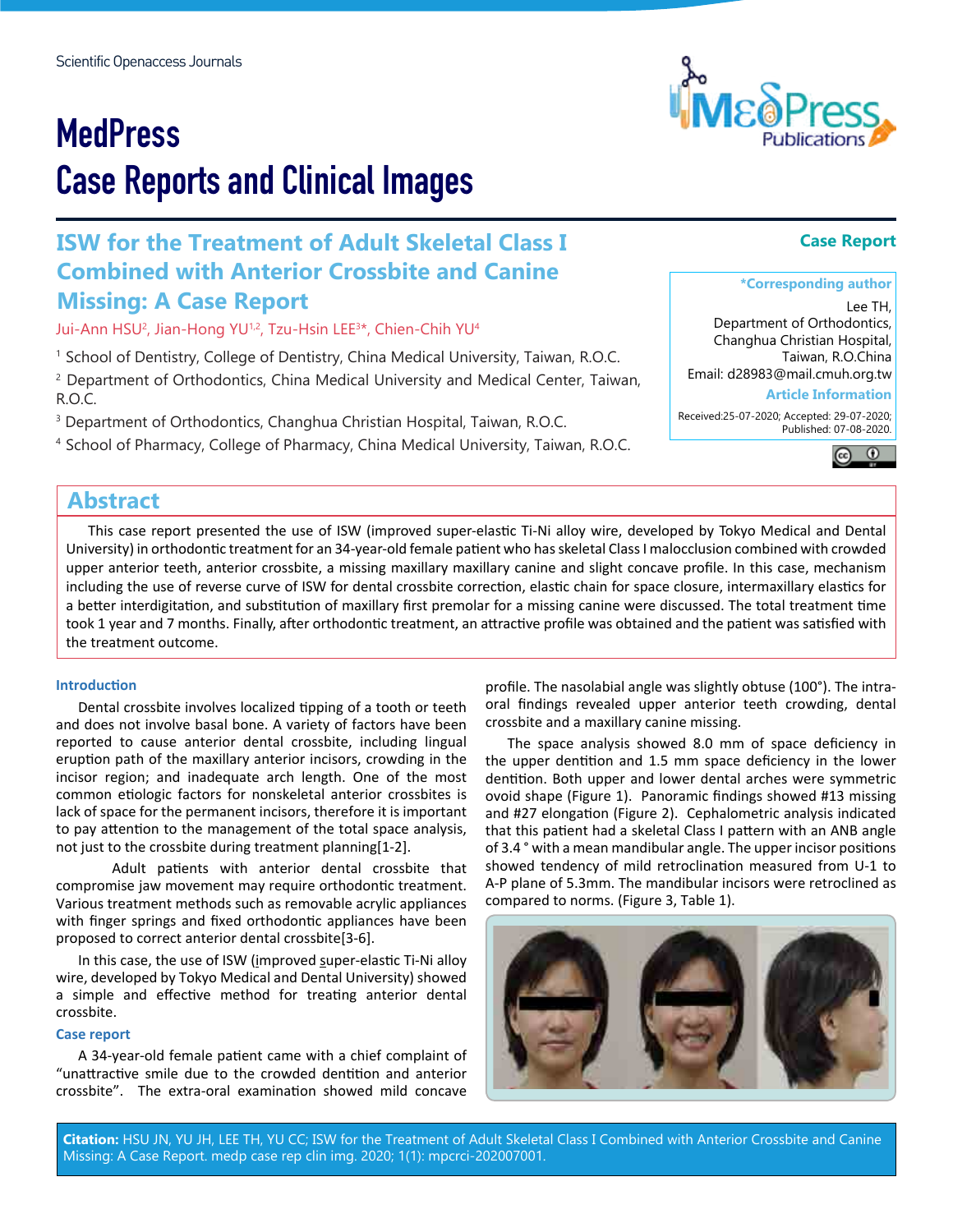The Discovery and The Second Company



**Figure 1**: Before orthodontic treatment. Extra-oral photos and intra-oral photos.



Figure 2: Initial Panoramic radiograph



Figure 3: Initial Cephalometric radiograph

|                            | Value.    | Meise.        | SDI.            |  |  |  |
|----------------------------|-----------|---------------|-----------------|--|--|--|
| Found aweler               |           | \$533         | 105             |  |  |  |
| Contrasillo                | i.h       | 18            | 436             |  |  |  |
| A-B plane:                 | $\lambda$ | $-1.81$       | 3.56            |  |  |  |
| Metallholist player        | W.L.      | 36.81         | 331             |  |  |  |
| Y-sam<br>Mark              | 65        | 45.19<br>- 15 | 5.68            |  |  |  |
| Oschunf plane              | $+1.4$    | 11.42         | $2.64 -$        |  |  |  |
| Interinciusl               | 013       | (24.00)       | 18)             |  |  |  |
| L-1 to Occlassi            | 17.0      | 23.64         | 5.28            |  |  |  |
| L-2 to Mandibilia          | 无边想       | 9633          | 5.78            |  |  |  |
| U-Lio A-P plane            |           | 盟             | iu.             |  |  |  |
| <b>FMA</b><br>e anno       |           |               | 6.4%            |  |  |  |
| 19146 KN glimni            | 81.       | 8.19          | 239             |  |  |  |
| <b>BXA</b>                 | 冠赤        | 放过            | 146             |  |  |  |
| 动田                         | es:       | <b>19.99</b>  | 3.45            |  |  |  |
| <b>BARSMAR</b>             | $17$      | 土林            | 137.            |  |  |  |
| U-Lu-N-P plane             | 1.5       | 11.74         | 238             |  |  |  |
| U-CurFit plane:            | 113       | mat           | 5.54            |  |  |  |
| 11-1 to SN plate.          | Htd.      | 00654         | 335             |  |  |  |
| Coord mate                 | 125.8     | (22.23        | iii.            |  |  |  |
| <b>Roman and Institute</b> | 84.7      | 37.07         | 4.46<br>$-5.11$ |  |  |  |

**Table1:** Initial Cephalometric Analysis

#### **Treatment Objectives**

**CONTRACTOR** 

Treatment objectives were addressed as:

1. Substitution of maxillary first premolar for a missing canine

2. To establish good interdigitation as well as stable occlusion without interference

during the lateral movement of the mandible.

3. To achieve an attractive and beautiful smile after dental crossbite correction and alignment of anterior teeth.

#### **Treatment plans**

According to this patient's chief complaint, she wanted to have a beautiful and attractive smile as well as a stable occlusion after the treatment.

Therefore, the treatment plans were:

- 1. Full mouth DBS and ISW leveling
- 2. Correction of dental crossbite

3. Replace the upper right maxillary missing canine with 1<sup>st</sup> premolar

#### **Treatment Progress and Results**

The initial leveling and alignment by 0.016x 0.022 ISW archwire were performed after full mouth direct bracket bonding (0.018 inch pre-adjusted bracket). Then, correction of dental crossbite was done by using 0.016x 0.022 ISW archwire. Intermaxillary elastics were used for the establishment of intercuspal interdigitation. Finally, finishing and detailing were done with elastic chains. A stable occlusion and well aligned dentition were achieved.

The patient was satisfied with the treatment results after 1 year and 7 months of orthodontic treatment. (Figure 4, 5, 6 and Table 2)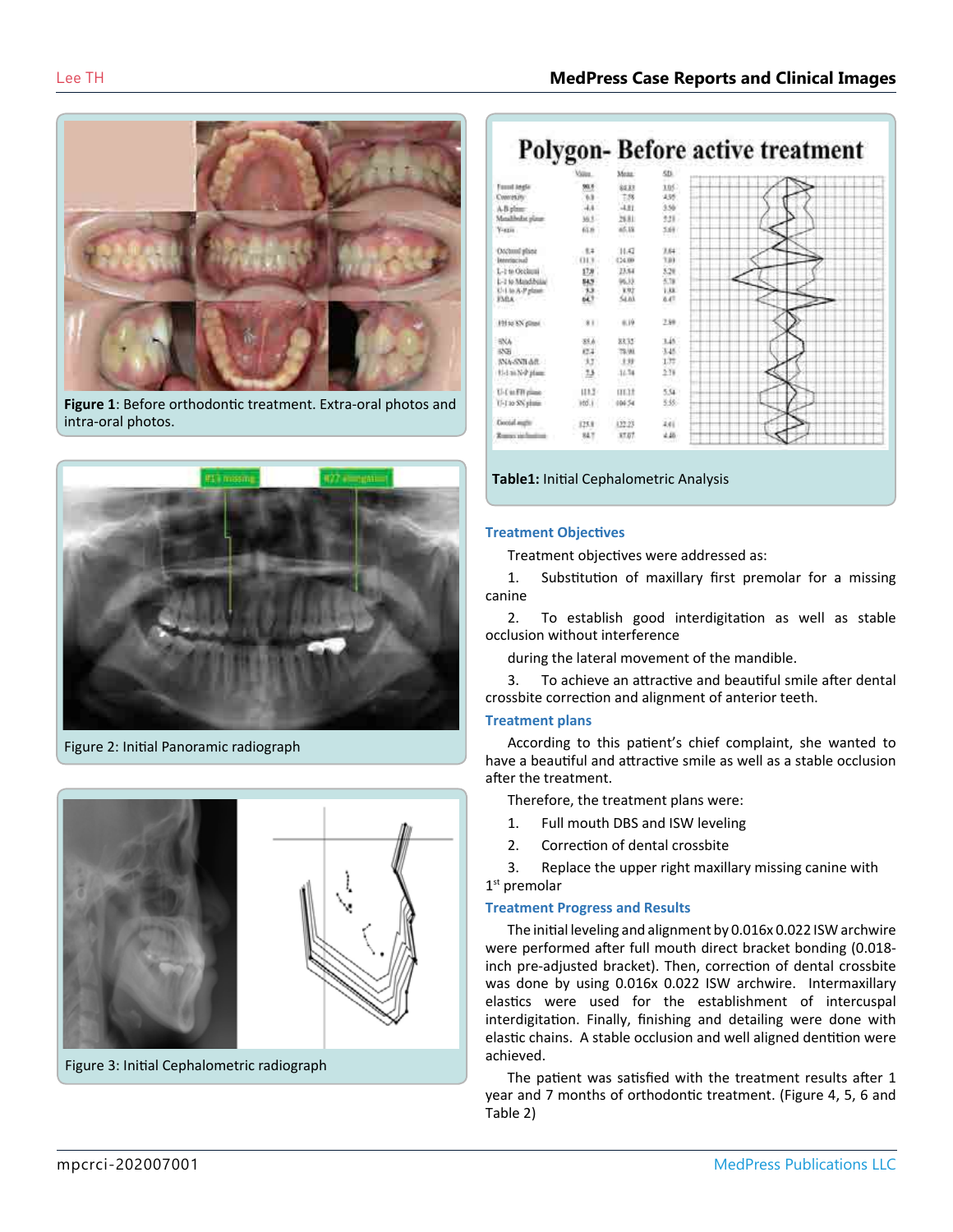

**Figure 4**: After orthodontic treatment. Extra-oral photos and intra-oral photos.



**Figure 5**: Post-treatment Panoramic and Cephalometric radiograph

## Lee TH **MedPress Case Reports and Clinical Images**



**Figure 6**: Cephalometric superimposition of initial (Black line) and post-treatment(Red line)

#### Polygon-After active treatment 3.05 34.83 Friend most  $^{186}_{400}$  $3.39$ <br> $5.22$ <br> $5.63$ A-B plan<br>Massificilist p ä. dα 28.81 Vi i  $\frac{36}{64}$ **V-said** 一些样 11.42 Division 424 3.64 日明朝時期發展 5日25年1月 明 **ALCOHO** 붱 sis. **TMIA** 64.7  $\pm 1$  $\mathbf{u}$  $138$ FM to SN plant -839 1種 3種(物) **BAD** 83.32 \$50  $85.0$ 14.80 iz 4 SNA-SNB 6dl 赫 ¥. U-1 to N-P plane W  $11.74$ U-1 to EB years  $(0.2)$  $rac{13.5}{102.1}$  $(11.1)$  $rac{5.54}{3.35}$ U-1 to SS plans  $105.1$ 104.54  $^{+61}_{+80}$ 翳 田高 監

#### **Table 2**: Post-treatment Cephalometric Analysis

#### **Discussion**

#### **Dental crossbite correction**

In this case, dental crossbite was corrected by ISW archwire leveling and expansion

within five months(Figure 8). When the ISW archwire was engaged into the bracket slots, the wire is not a straight line but a curvature, therefore the actual wire length(a+b) is longer than the straight line distance(c)[7-8] (Figure 9). This explains how arch expansion by leveling can be achieved. This is a simple and efficient approach for clinicians.

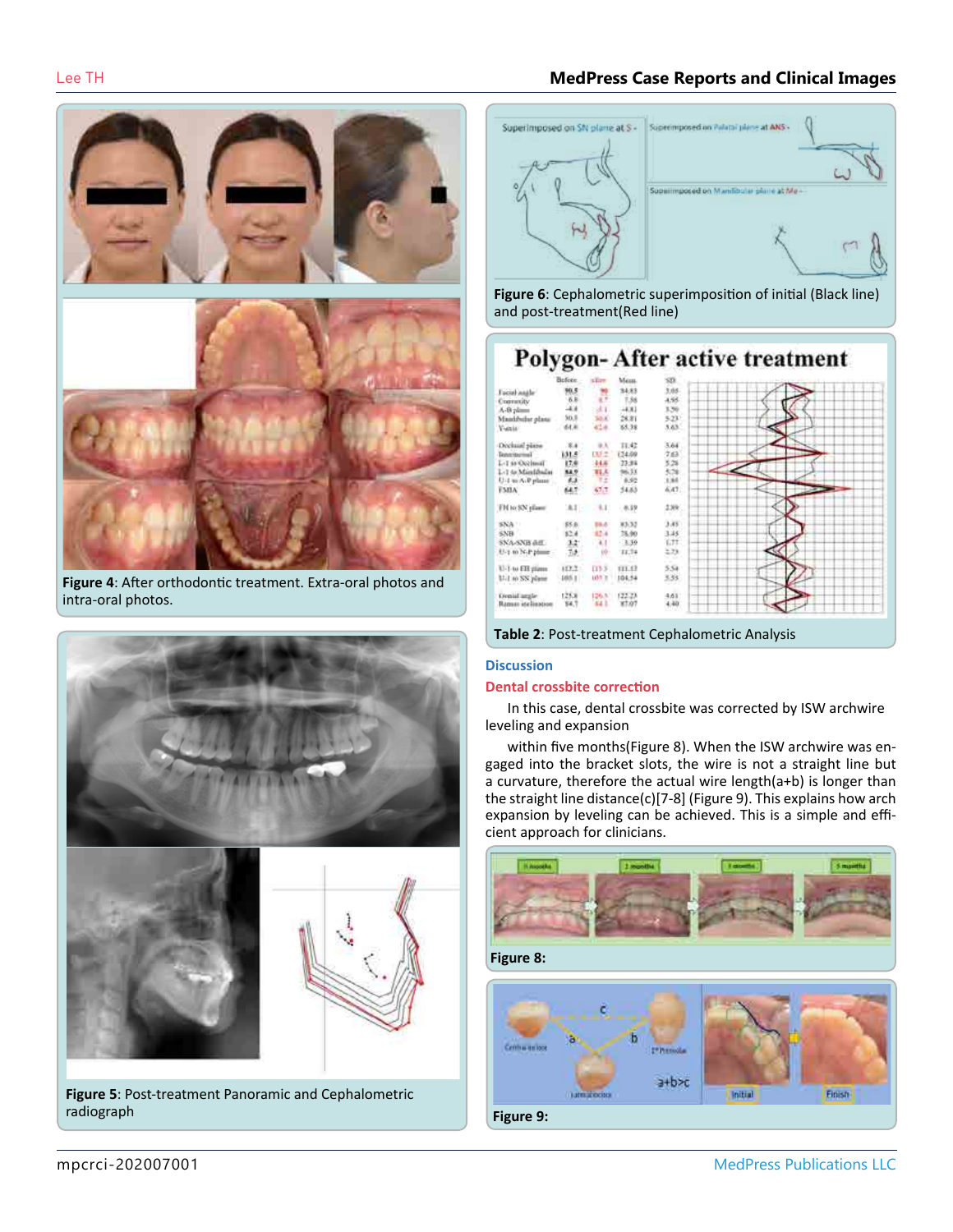#### **2. Canine Substitution**

In this case, the patient had a missing canine replaced with 1st premolar after the orthodontic treatment. There are some important factors that need to be taken into consideration during treatment planning, the details are as follows:

**(1) Tooth morphology:** When pre-adjusted appliances are used, it is advisable to use the corresponding bracket for each tooth to maintain the correct values of in and out and torque9. In this case, the canine bracket(0°) was bonded to #14 due to consideration of bracket integral torque(Figure 10).



**(2) Tooth size discrepancy:** The contra-lateral corresponding tooth size should be measured and taken as reference during anterior tooth alignment. Interproximal reduction may be necessary to eliminate size discrepancies. In this case, the first premolar width was reasonable, therefore no interproximal reduction was performed[10].

**(3) Occlusal interferences:** Root buccal torque was added for elimination of palatal cusp interference(Figure 11). There was no need for reduction of the maxillary premolar palatal cusps in this case, after cautious evaluation of the static and dynamic occlusion[11-12].(Figure 12)





#### **3. Establishment of stable interdigitation with intermaxillary elastics**

In this case, canine relationship and good interdigitation were achieved within 6 months (Figure 13).



When using intermaxillary elastics, there are some facts in the following that need to be kept in mind[13]:

- **(1) Amount of forces**: The prescribed force is obtained when the elastic is stretched out 2.5~3 times its diameter. It is best to measure the elastic forces with a dynamometer to avoid excessive forces applied on the teeth.
- **(2) Force components**: The direction of force causes favorable tooth movement or unfavorable side effects.
- **(3) Patient compliance**: Patient education and motivation are important. "Elastics, they are working for you."

#### **Conclusion**

This case report demonstrates the mechanism of dental crossbite correction and bite control by ISW with intermaxillary elastics, which led to a successful correction of the dental crossbite and achieved a pleasant profile after the treatment in a short period of time. The stability of the treatment was achievable even with the replacement of missing canine by first premolar and the treatment result showed stable, with no interference during the lateral movement of the mandible. In addition, canine substitution by  $1<sup>st</sup>$  premolar can be an alternative treatment option for patients under such circumstances.

#### **References:**

- 1. Tsai HH. Components of anterior crossbite in the primary dentition. *ASDC J Dent Child* 2001; 68:27-32.
- 2. Major PW, Glover K. Treatment of anterior crossbite in early mixed dentition. *J CanDent Assoc* 1992; 58:574-579
- 3. Tse CS. Correction of single-tooth anterior crossbite. *J Clin Orthod*1997; 31:188.
- 4. Lee BD. Correction of crossbite. *Dent Clin North Am*1978; 22:647-668
- 5. Wright CF. Crossbites and their management. *Angle Orthod* 1953; **23**: 35– 45.
- 6. Park JH. Anterior Crossbite Correction With a Series of Clear Removable Appliances: A Case Report. *J Esthet Restor Dent*  2009;21(3):149-59
- 7. Miura F, Mogi M, Ohura Y, Hamanaka H. The superelastic property of the Japanese Ni-Ti alloy wire for use in orthodontics. *Am J Orthod*1986; 90:1-10